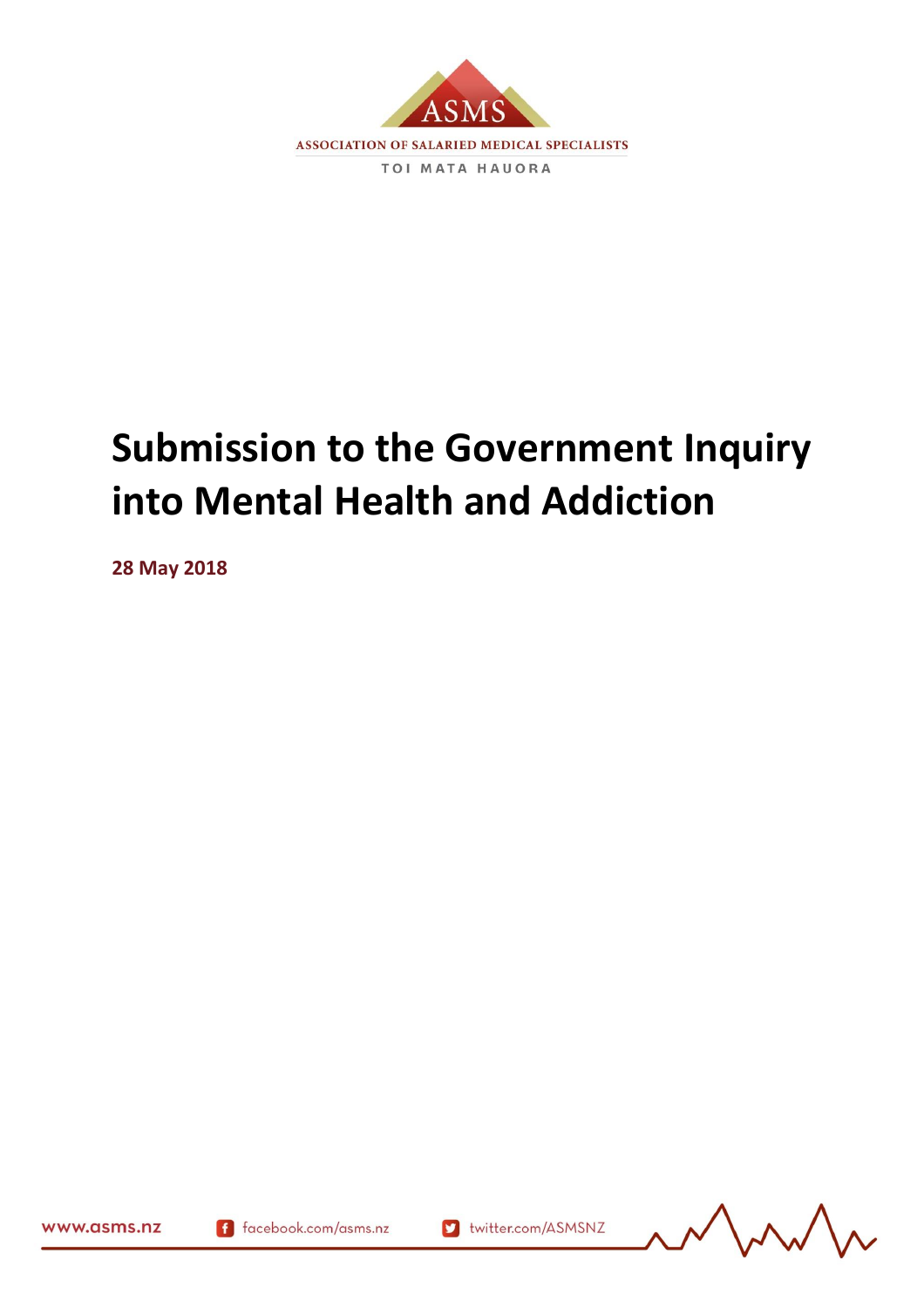# **Background**

The Association of Salaried Medical Specialists is the union and professional association of salaried senior doctors and dentists employed throughout New Zealand. We were formed in April 1989 to advocate and promote the common industrial and professional interests of our members and we now represent nearly 5,000 members, most of whom are employed by District Health Boards (DHBs) as medical and dental specialists, including physicians, surgeons, anaesthetists, psychiatrists, oncologists, radiologists, pathologists and paediatricians.

Over 90% of all DHB permanently employed senior doctors and dentists eligible to join the ASMS are in fact members. Although most of our members work in secondary and tertiary care (either as specialists or as non-vocationally registered doctors or dentists) in the public sector, a small but significant and growing number work in primary care and outside DHBs. These members, many of whom are general practitioners, are employed by the New Zealand Family Planning Association, ACC, hospices, community trusts, Iwi health authorities, union health centres and the New Zealand Blood Service.

The ASMS promotes improved health care for all New Zealanders and recognition of the professional skills and training of our members, and their important role in health care provision. We are committed to the establishment and maintenance of a high quality, professionally-led public health system throughout New Zealand.

The ASMS is an affiliate of the New Zealand Council of Trade Unions.

## **Introduction**

There has been insufficient time allowed for us to canvass our members' views and insights about the challenges in meeting mental health and addiction service needs. From the input we have received, however, the key issues identified are increased 'demand', lack of resourcing, and the need for more effective models of care. We expect these themes will be reflected in the many personal accounts from patients and their families, as well as from those providing the services, that the inquiry panel will hear through its engagement with communities throughout the country. This submission brings together the available data on mental health and addiction service provision that sits behind and, we believe, complements those accounts. We also summarise some of the evidence supporting the case for greater investment in mental health and addiction services.

## **Increasing service need and unmet need**

Unmet health need in mental health is well acknowledged. About 60% of the people who die by suicide in New Zealand each year have not interacted with a mental health or addiction service in the previous 12 months.<sup>1</sup> New Zealand is not alone. A major report on mental illness from the Organisation for Economic Cooperation and Development (OECD) found mental illness is neglected "in far too many countries". It says estimates suggest up to 60% of those needing treatment don't get it.<sup>2</sup>

The New Zealand Health Survey Update for 2015/16 recorded 7% of adults experiencing psychological distress within the previous four weeks of the survey "indicating a high probability of the person having an anxiety or depressive disorder". An Auditor-General's report on mental health service discharge planning estimates about 20% of the population experience a mental health problem in any one year.<sup>3</sup> Currently, specialist mental health services are covering about 3.6% of the population. The OECD says evidence suggests that around 5% of the working-age population has a severe mental health condition.<sup>4</sup>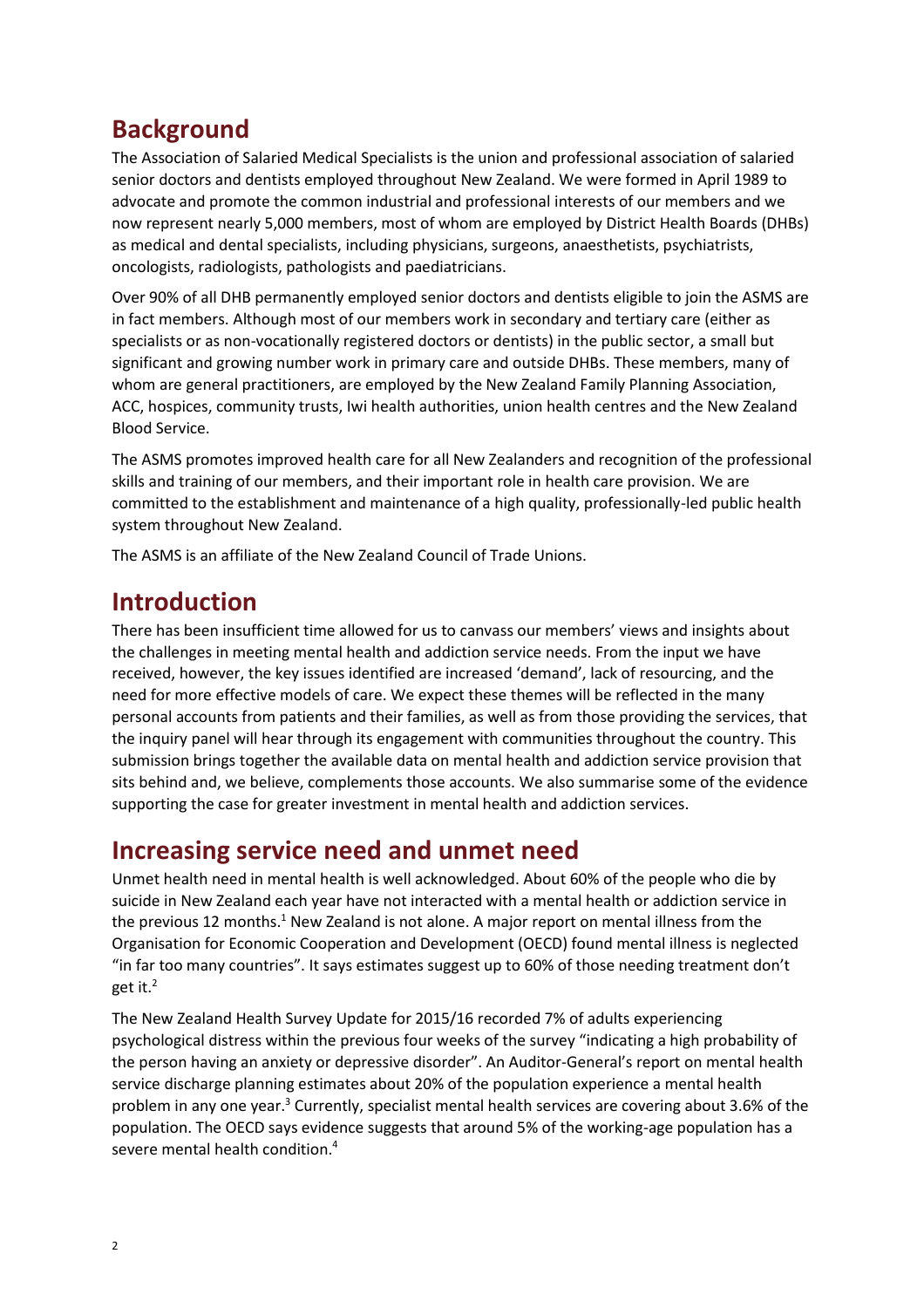Ministry of Health figures show the growing need for mental health services is far exceeding the growth in resources. The number of unique 'clients seen' by Mental Health and Addiction (MHA) services teams grew by 50% in the seven years from 2008/09 to 2015/16 (Table 1), while funding increased by just 27%, or 16.5 percent in real terms, from \$1.1b in 2008/09 to \$1.4b in 2015/16, according to the former Minister of Health.<sup>5</sup>

| 2008/09 | 2009/10 | 2010/11           |         | 2011/12   2012/13   2013/14   2014/15   2015/16 |         |         |         | ■ % Increase |
|---------|---------|-------------------|---------|-------------------------------------------------|---------|---------|---------|--------------|
| 111,734 | 121.196 | $ 132,682\rangle$ | 139,389 | 151,374                                         | 155,956 | 158.670 | 167.840 | 50.2%        |

**Table 1: Mental Health and Addiction Service – Number of clients seen**

Source: Ministry of Health 2017

Other Ministry of Health data show new referrals to MHA triage teams increased by 62% over the five years from 2010/11 to 2015/16 (earlier data is less robust). This includes self- or relative referrals, which increased by 125%. This may be due in part to an increased awareness of mental health issues and a willingness to seek help. Referrals from sources such as GPs and adult community mental health services have also seen big increases – by 58% and 62% respectively (Table 2).

The gap between 'clients seen' and 'new referrals' is largely due to multiple referrals being counted against many individual clients in any given year. There are also variations in the 'clients seen' data compared with the 'new referrals' data. However, the growing gap between 'clients seen' and 'new referrals' indicates an increased movement of clients between services, raising questions as to whether clients are being discharged from services too early or with inadequate support, only to be referred back to an MHA service down the track. For example, discharges of clients from MHA services to 'self or relative', or the care of their GP, or adult community health services increased by 94%, 75% and 74% respectively.

After the initial referral to an MHA team, further referrals onto other MHA services are also increasing significantly. For example, 'referral discharges' from MHA teams to psychiatric inpatient services increased by 70%, and referrals to outpatients increased by 139%.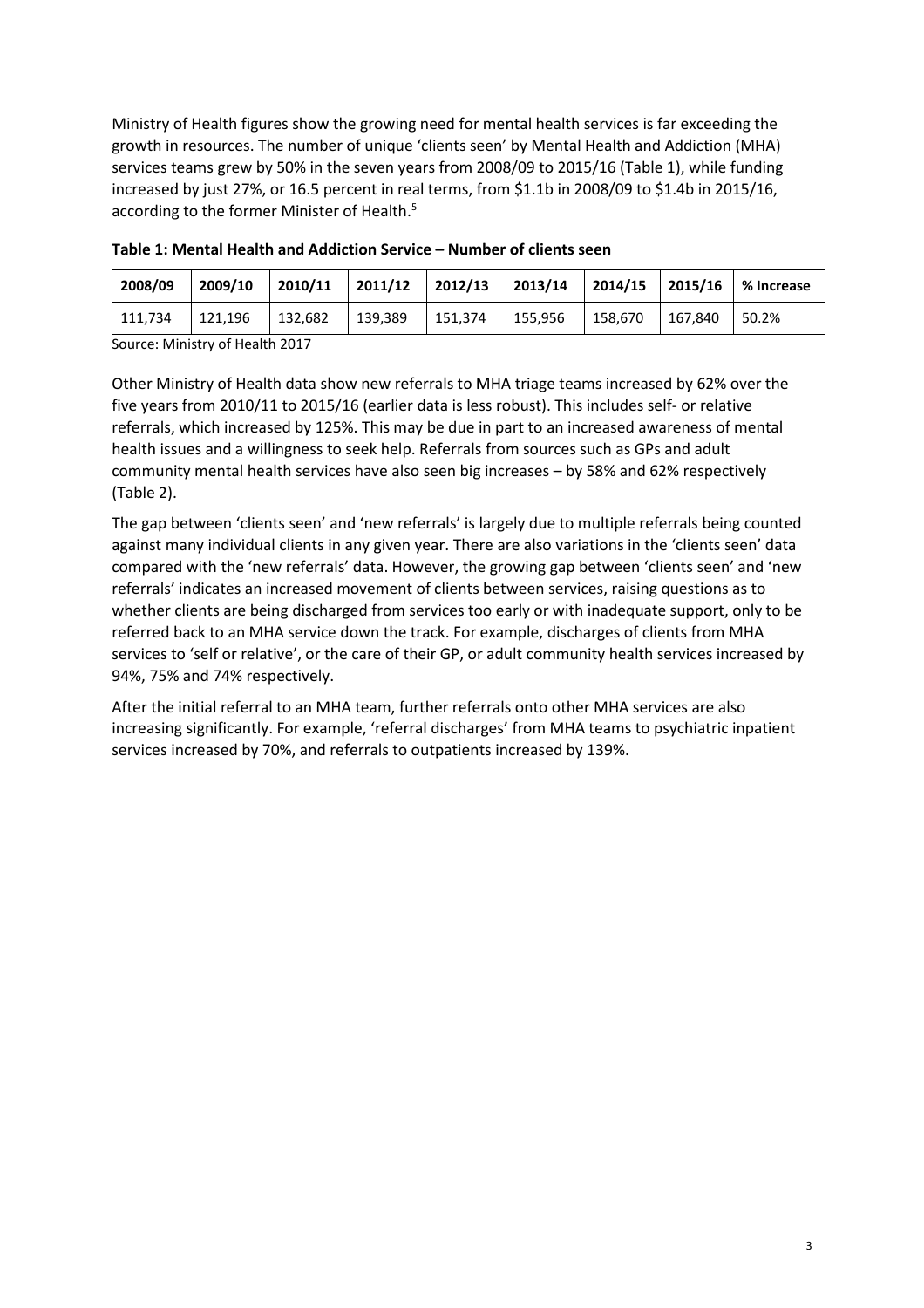|                                        |         |         | % increase        |
|----------------------------------------|---------|---------|-------------------|
|                                        | 2010/11 | 2015/16 | 2010/11 - 2015/16 |
| New referrals to MH&A teams*           | 218,884 | 354,399 | 62%               |
| Three main sources:                    |         |         |                   |
| General practitioner                   | 33,526  | 53,055  | 58%               |
| Self or relative referral              | 40,519  | 91,249  | 125%              |
| Adult community mental health services | 29,169  | 47,279  | 62%               |
| <b>Referral 'Discharges'</b>           | 201,259 | 348,610 | 73%               |
| <b>Destinations include:</b>           |         |         |                   |
| <b>General Practitioner</b>            | 35,203  | 61,622  | 75%               |
| Adult community mental health services | 18,418  | 31,965  | 74%               |
| Self or relative                       | 7,031   | 13,642  | 94%               |
| Psychiatric inpatients                 | 3,055   | 5,198   | 70%               |
| Psychiatric outpatients                | 1,055   | 2,517   | 139%              |
| Workforce growth                       |         |         |                   |
| Registered nurses**                    | 4,293   | 4,482   | 4.4%              |
| Psychiatrists***                       | 477     | 554     | 14.2%             |
| General Practitioners****              | 3614    | 3884    | 7.5%              |

#### **Table 2: Mental Health and Addiction Service Referral Trends, 2010/11 to 2015/16**

#### **Notes:**

\* A client may have more than one referral open at the same time, so 'new referrals' will be greater than 'clients seen'. A new referral is defined as a referral with a start date in the current year.

\*\* Includes Addiction services, Inpatient, and Community services. Some nurses may be counted more than once where they work in more than one setting.

\*\*\* Doctors with vocational registration in psychiatry, with an Annual Practising Certificate and a NZ address.

\*\*\*\* Doctors self-reporting as working as general practitioners

#### **Sources:**

Ministry of Health. Mental Health and Addiction: Service Use – Series. Available:

[http://www.health.govt.nz/nz-health-statistics/health-statistics-and-data-sets/mental-health-and](http://www.health.govt.nz/nz-health-statistics/health-statistics-and-data-sets/mental-health-and-addiction-service-use-series)[addiction-service-use-series](http://www.health.govt.nz/nz-health-statistics/health-statistics-and-data-sets/mental-health-and-addiction-service-use-series) (See also Appendix 1 for latest unpublished data)

NZ Nursing Council. *The New Zealand Nursing Workforce*, 2010/11 and 2014/15 (data as at March 2015).

MCNZ: Medical Register as at June 2011 and Medical Workforce Survey 2015 (data gathered from November 2015 to August 2016).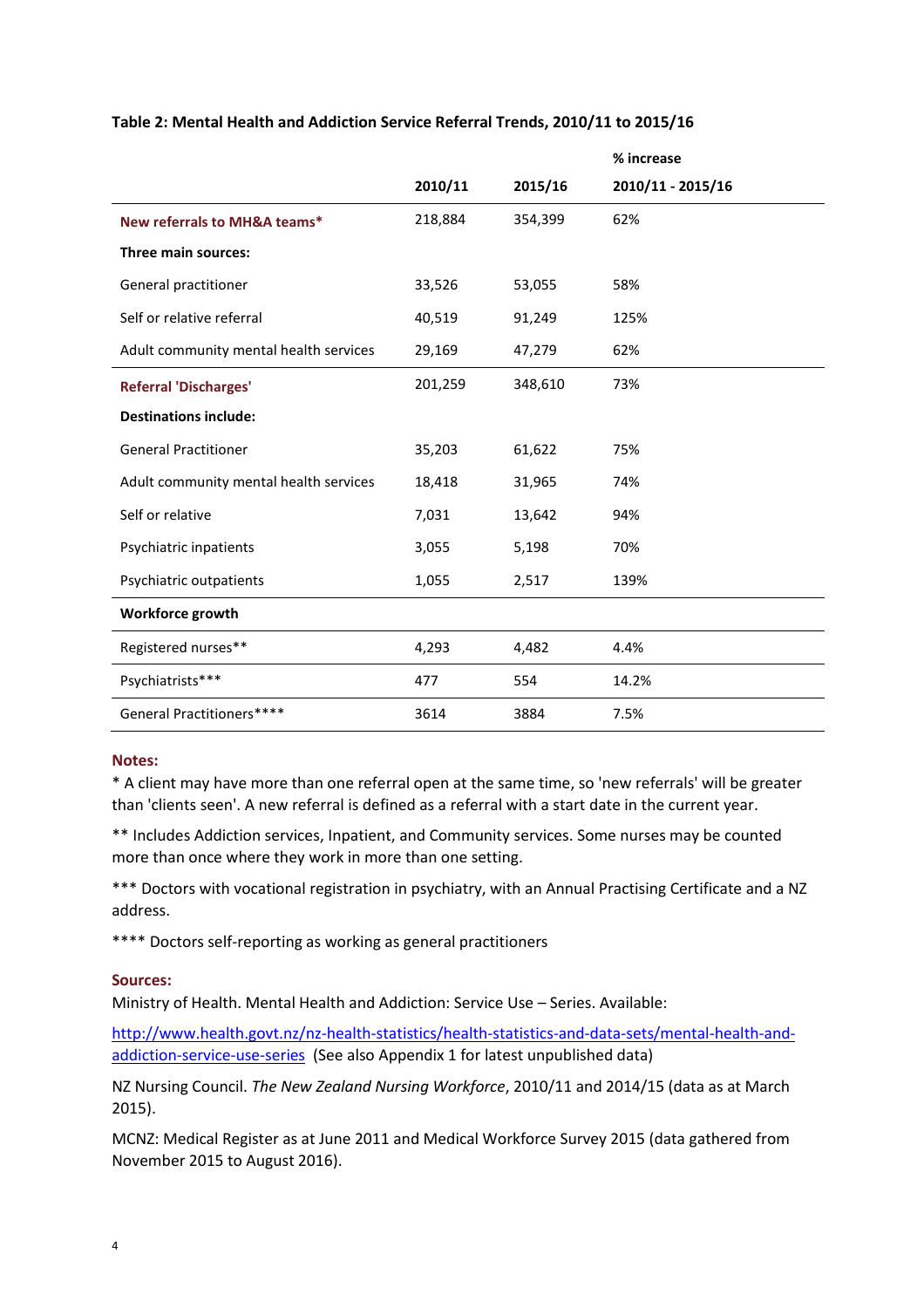These trends appear consistent with the Auditor-General's findings of a revolving-door effect where follow-up support after discharge from hospital was often inadequate due in part to 'high caseloads of community mental health teams', which in some DHBs led to high numbers of mental health clients being re-admitted within 28 days of being discharged.

## **Lack of resources**

While the numbers of 'clients seen' increased by 50% in the seven years from 2008/09 to 2015/16, funding increased by just 27%, or 16.5% in real terms, from \$1.1b in 2008/09 to \$1.4b in 2015/16, according to the former Minister of Health.

| Former Minister says mental health<br>funding increased as follows: | <b>CPI (excl GST increase)</b> |              | In June 2016 dollars           |  |
|---------------------------------------------------------------------|--------------------------------|--------------|--------------------------------|--|
| \$1.1 billion<br>\$1.4 billion                                      | June-09<br>$Jun-16$            | 1081<br>1181 | \$1.2 billion<br>\$1.4 billion |  |
| Dollar increase 27.3%                                               | Increase in real terms - 16.5% |              |                                |  |

**Table 3: Mental health service funding, 2008/09 to 2015/16<sup>6</sup>**

The lack of funding to keep pace with growing service needs is reflected in clinical staffing trends. As indicated in Tables 1 & 2, the growth in the number of psychiatrists, GPs and registered nurses employed in MHA services is dwarfed by the growth in 'clients seen' and new referrals.

## **Specialist workforce shortages**

Increasing the capacity of the specialist workforce must be a top priority. The need for more specialists is not only urgent for covering gaps in services but also for training supervising and supporting new specialists and other health professionals, especially when the intention is to develop a more diverse team of health professionals in a more integrated system. As the largely overlooked MH&A Workforce Service Review Report commissioned by Health Workforce New Zealand (HWNZ) explains, this will require specialists "to have reduced 'active' caseloads" but growing clinical work pressures do not allow this.<sup>7</sup> Nor do reduced DHB training budgets.

The ASMS supports in principle the aspirations of the MHA Workforce Action Plan 2017-2021, including empowering patients and their families, developing better coordinated and integrated approaches to care, including specialists providing more support for primary and community-based services, and better and more equitable access to services. $8$  But this simply will not happen if specialists are unable to find time to train and supervise other staff and provide support to patients so they may be more involved in their mental health, or have the capacity to respond to growing clinical need.

While demand for specialist skills continues to rise, there are also increasing pressures on the supply of specialists in key roles such as psychiatry. Our specialist workforce is aging and we are dependent on imports to supply our needs. As the Workforce Action Plan acknowledges:

*Among all specialty areas, psychiatry has the second highest percentage of international medical graduates, who make up 59% of the psychiatry workforce (based on registration data). This impacts on continuity of care as turnover for international medical graduates is higher than for those who are New Zealand trained.*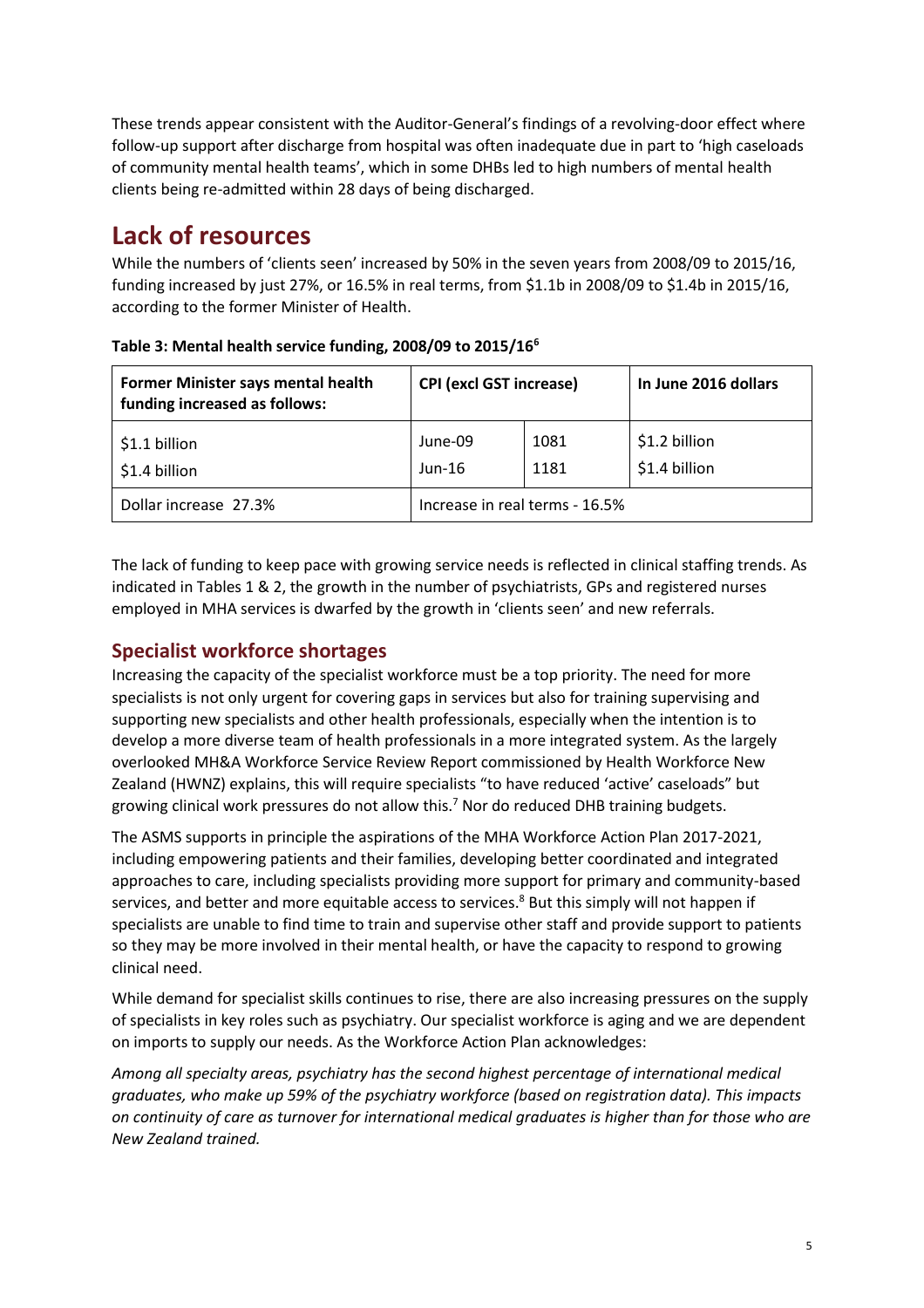According to Ministry of Health data an estimated 675 consultant psychiatrists will be practising in New Zealand by 2026. While the number of psychiatrists per 100,000 is projected to increase from the current estimated 12.5/100,000 to 13.2/100,00 by 2026, the MHA Workforce Action Plan notes that "if current trends continue we would expect that a significant number of these will be international medical graduates. Of the 39 psychiatrists that entered (or re-entered) the workforce in 2016, 34 were international medical graduates (IMGs)."

As well as retention challenges indicated with increasing dependency on IMGs, World Health Organisation data from 2014 indicates many countries already have far greater numbers of psychiatrists per capita than is projected for New Zealand in 2026. $9$ 

The MHA Workforce Action Plan recognises that:

#### *Critical specialist areas are experiencing shortages and for others shortages are anticipated in the future; some rural and provincial areas are also experiencing ongoing challenges to meet demand.*

However, the Workforce Action Plan's response to meeting specialist workforce needs is vague and focuses mostly on reorganising the way services are delivered. A great deal more substance is needed to explain what these strategies must involve, and the investment needed to implement them, if the Action Plan is to realise the vision where "people [are supported] to thrive and experience wellbeing wherever they live and whatever their circumstances".

There are opportunities to invest in strategies which, international evidence shows, not only help to achieve recruitment and retention goals but also improve service quality and patient outcomes, while at the same time reduce costs. These strategies include adopting a patient centred care approach to organising and delivering services and properly implementing the government policy of clinical leadership, which are discussed further below.

A prerequisite is a workforce action plan that includes detailed psychiatrist recruitment and retention measures based on developing attractive environments and conditions in which to practise.

## **Workforce shortages in primary care**

The ASMS recognises that to achieve high-quality patient centred care stronger collaboration and coordination of services is required at every level. That means viewing the health system not so much in terms such as 'primary care' and 'secondary care' etc, but as a single continuum, with care provided by integrated multidisciplinary teams. We also recognise, however, that like the hospital specialist workforce, the general practitioner workforce is also experiencing shortages, as acknowledged by HWNZ. At the same time, as shown in Table 2, the general practice workload involving mental health 'clients' is growing significantly.

This is not acknowledged in the Workforce Action Plan, even though a clear underlying theme is a shifting of the MH&A workload from secondary care to primary care.

Care of patients with mental illness is a significant part of the workload of primary care services. But as the MH&A Workforce Service Review working group points out, while the primary care workforce may be competently handling a wide range of MH&A issues, the general practitioner and primary nursing workforces "usually had limited mental health training/experience…[and] the current model of care and funding model for primary care is centred around brief consults that are generally too short to enable MH&A issues to be effectively assessed and plans of care to be developed".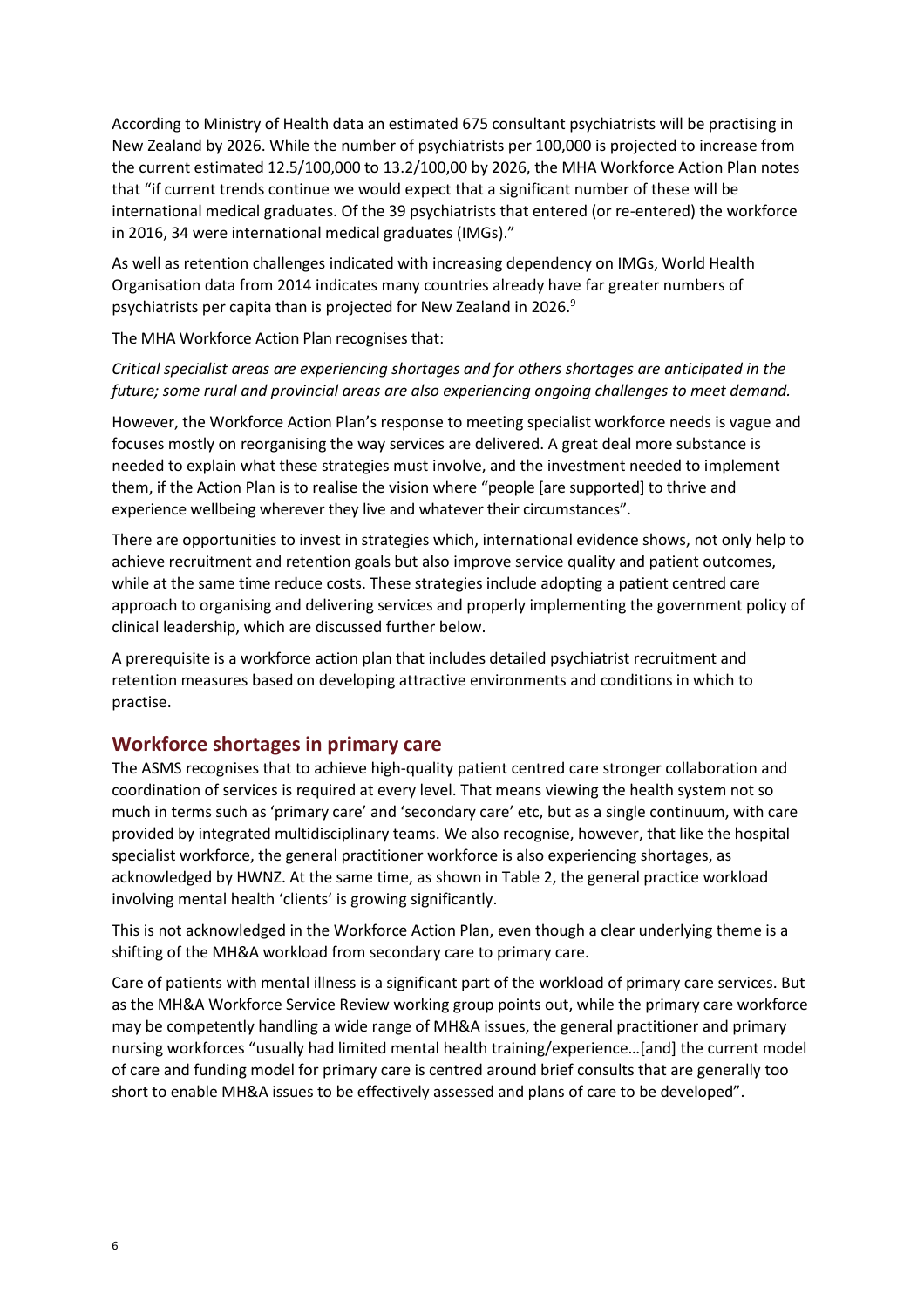However, focused and relevant training can provide substantial lifts in capability and confidence. New roles are developing in primary based mental health clinical support roles, which need expanding. This requires funding. Further, as mentioned above, hospital specialist staff are expected to provide significant support within primary care and community settings, which will require these staff to have reduced 'active' caseloads.

Reducing hospital specialist caseloads when there are already shortages of MH&A hospital specialists is clearly problematic and probably self-defeating. Part of the current pressure on primary care and other community-based services, which are having to manage acutely unwell patients, is due to difficulties obtaining timely referrals to specialist services. We understand that secondary mental health services are running at 100% capacity in some areas. Increasing demand on hospital in-patient beds is creating high-stress workloads and is leading to staff burnout and losses, which in turn is adding to the difficulties in accessing specialist services. There is no room for flexibility, or for developing more efficient service models.

The Workforce Action Plan's approach of shifting resources from secondary care to primary care is therefore too simplistic. There is a need to recognise that an under-resourced secondary care service will increase the workloads of the primary care services. Both sectors require adequate funding.

# **Developing effective, evidence-based models of care**

Since many common mental disorders are shaped to a great extent by the social, economic, and physical environments in which people live, multi-sectoral government policies to improve New Zealanders' wellbeing are critical to improving mental health. Within the health sector, a properly resourced integrated multi-disciplinary approach is also critical to ensure preventative strategies are reaching people who are exposed to the multiple risk factors such as homelessness, poverty, substance dependency and family violence, and to ensure timely access to specialist services when they are needed.

## **Distributive clinical leadership**

The overwhelming evidence is that multi-disciplinary integrated care is not achieved by top-down directives, which negate the complexities of 'front line' services. Distributive clinical leadership is essential for achieving well-coordinated, integrated care.<sup>10 11 12</sup> There are a number of reasons for this.

The need for service-specific knowledge – understanding how clinical services work and what is required to provide high-quality care – means clinicians need to be among the people leading the change. The insights of staff, at the clinical team level, provide critical intelligence for how to foster an environment that is nurturing not only for patients and families but also for health care professionals.

Involving senior doctors directly in the design and implementation of patient centred processes is an important way to achieve engagement, improve the efficiency and quality of services, increase patient and staff satisfaction, improve safety, and reduce staff turnover.

Studies on the effects of engagement have consistently shown that improvement in health care is a cultural phenomenon that relies upon the contribution of staff who are not only individually motivated but are also provided with the appropriate time and opportunities to apply their skills, knowledge, and experience.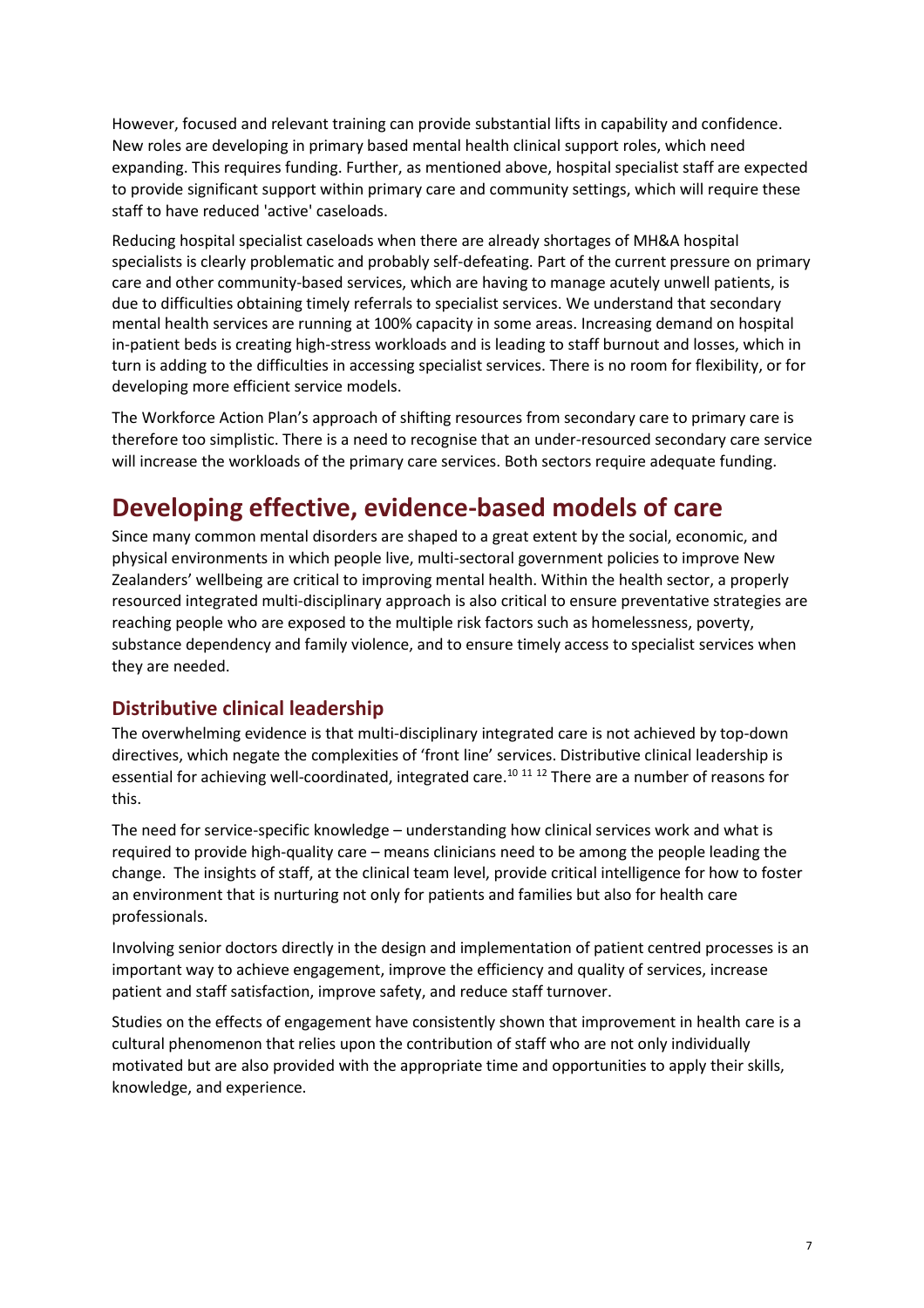The benefits of engagement are mirrored in numerous studies on clinical leadership in general. There is now a strong body of evidence showing how distributed clinical leadership can achieve what New Zealand's successive attempts at health reform have failed to achieve: significantly improve the effectiveness and efficiency of our public hospitals across the whole spectrum of services (not just the selected few targeted by Government) while managing the increasing costs of health care.

Indeed, given the health indicators for the coming decade, the ability of our health system to meet the growing demands may well rest on the extent to which distributed clinical leadership is established in practice.

*Quite simply, the reforms we need are only likely to be successful if clinically led.*

– Professor Des Gorman, Executive Chair, HWNZ<sup>13</sup>

Successful clinical governance, as envisaged by the Government's *In Good Hands* policy statement and by the *Time for Quality* agreement between the ASMS and the country's DHBs, requires distributive leadership embedded at every level of the system.<sup>14 15</sup>

Some of the many specific benefits of distributive clinical leadership include:

- effective and efficient development of new innovative service models
- quality training and supervision
- sustainable achievement of government health targets
- improved safety and quality of services and outcomes.

For this to succeed in any meaningful way, financial investment is needed to develop the capacity of the specialist workforce to enable 'time for quality'.

Up until recently, distributed clinical leadership was recognised as a critical part of government health policy. Inexplicably, it appears to have dropped down New Zealand's policy priorities. It is vitally important that this addressed.

## **Patient centred care**

The evidence shows effective distributed clinical leadership is a key factor in achieving genuine patient centred care.<sup>16</sup> Psychiatrists, and indeed all medical specialists, need quality time to enable discussion with patients and their families about treatment options and their potential consequences, and to encourage and empower people to be more involved in their health and wellbeing.

This is especially important given our health services are facing increasing numbers of patients with chronic and complex needs. Research shows there are many benefits from patient-centred care when it is properly implemented. When health care administrators, health professionals, patients and families work in partnership, the quality and safety of care rises and provider and patient satisfaction increase. Recent research indicates that a patient-centred approach can also make health service delivery more efficient. Specific benefits include decreased mortality, decreased emergency department return visits, fewer medication errors and reductions in both underuse and overuse of medical services.<sup>17</sup>

In the care of patients with chronic conditions, studies indicate that patient-centred approaches can increase both patient and doctor satisfaction, increase patient engagement and task orientation, reduce anxiety, and improve quality of life.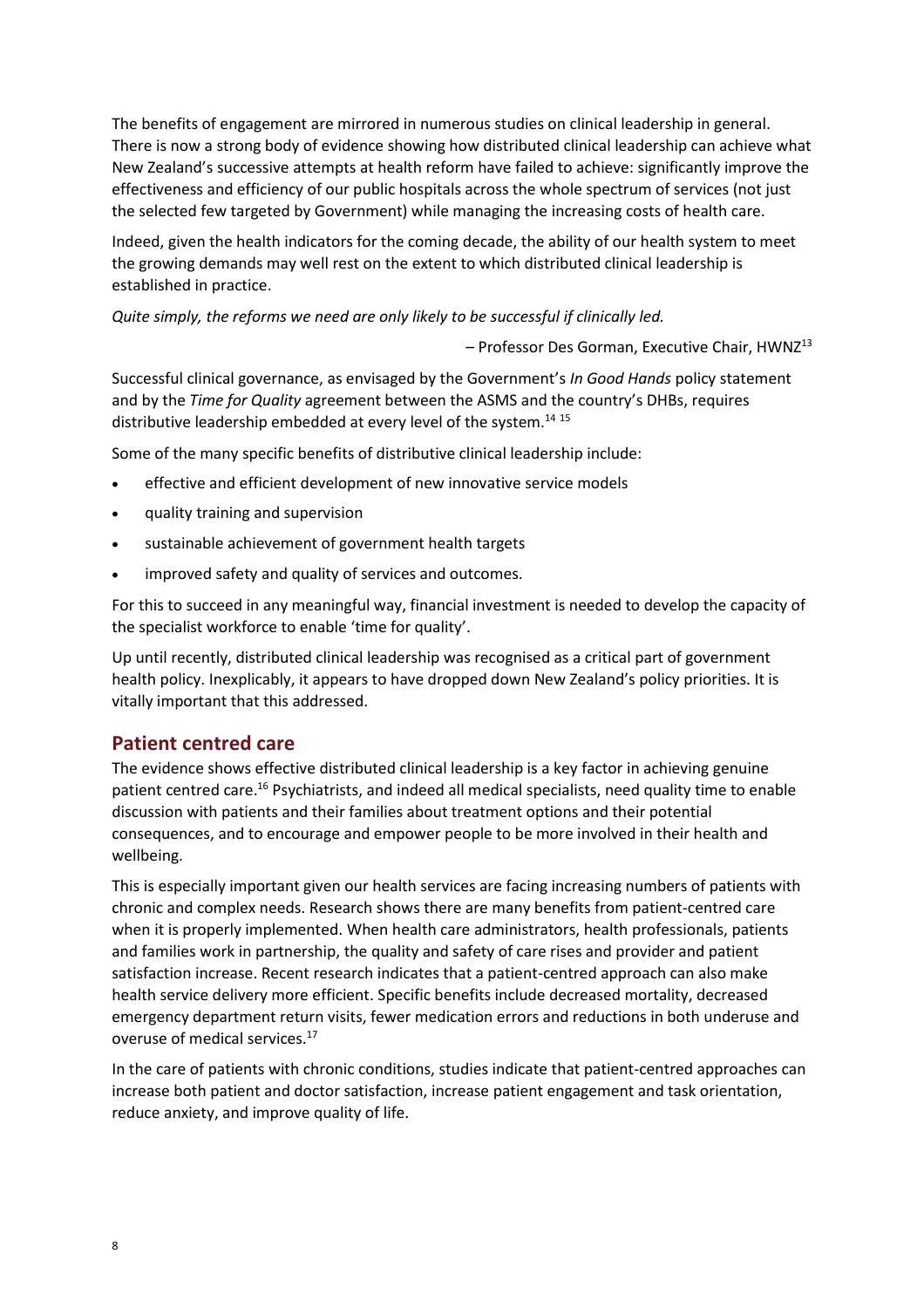A patient-centred care approach is also seen as integral to preventative care. Further, it has been acknowledged that to succeed, a patient-centred care approach must address staff needs, as the staff's ability to care effectively for patients is compromised if they do not feel cared for themselves. Once the patient-centred care approach is firmly established, a positive cycle emerges where increased patient satisfaction increases employee satisfaction, and this in turn improves employee retention rates and the ability to continue practising patient-centred care.

Limited resources in the form of underfunding, low staffing levels and low morale in already overstretched systems are a perceived barrier to the practice of patient-centred care. An underlying reason why a comprehensive patient-centred care approach has not been well established in New Zealand's District Health Boards (DHBs), despite all of these benefits and more, is that it requires an upfront investment in services, especially in the medical specialist workforce.

While patient-centred care is mentioned briefly in the MHA Workforce Action Plan, it requires much greater emphasis and detail on implementation if it is to become more than a feel-good slogan.

In summary, the psychiatrist workforce capacity needs to be as such to enable psychiatrists to provide the most effective and cost-efficient service. In this respect it is vital that psychiatrist staffing levels are sufficient to enable them to have time for distributive clinical leadership and to provide patient-centred care, including time for discussion with patients and their families about treatment options and their potential consequences and to encourage and empower people to be more involved in their health and wellbeing. Research shows that these measures not only improve patient outcomes and improve cost-efficiency but also have a positive flow-on for recruitment and retention of staff.

# **Evidence supporting investment in mental health and addiction services produce economic gains**

Good mental health and wellbeing have been shown to result in health, social and economic benefits for individuals, communities and populations, including:<sup>18</sup>

- better physical health;
- reduction in health-damaging behaviour;
- greater educational achievement;
- improved productivity;
- higher incomes;
- reduced absenteeism;
- less crime;
- more participation in community life;
- improved overall functioning; and
- reduced mortality.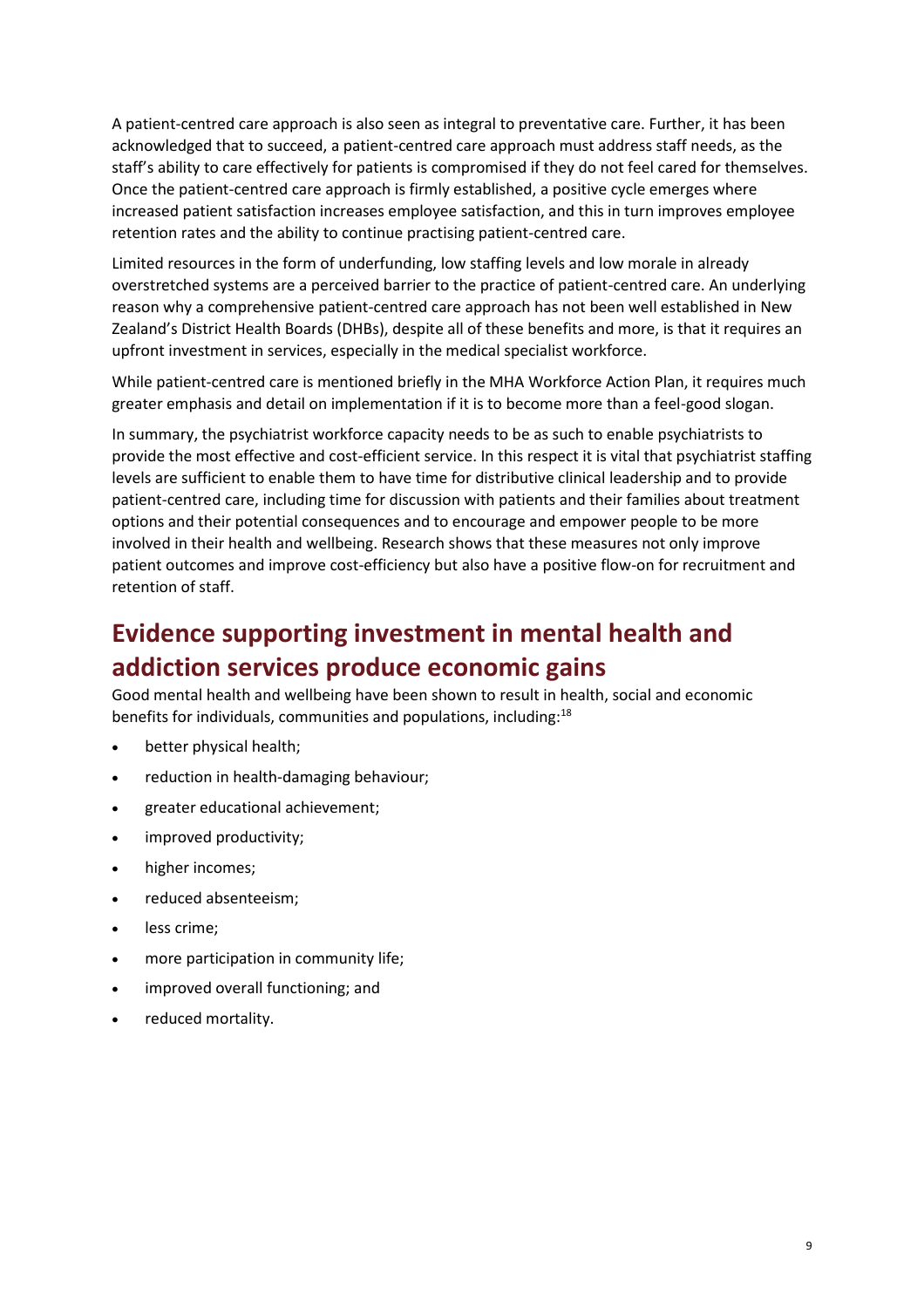The Department of Health in the United Kingdom provides an example of how to produce a 'business case' for investing in MH&A services.<sup>19</sup> To reinforce the British Government's mental health services strategy in England, the Department commissioned supporting research from the London School of Economics (LSE) to make an economic case for the actions contained in the strategy. Their economic modelling includes details on the costs of upfront investments to implement specific actions in the strategy along with evidence-based estimates of consequent substantial savings to the National Health Service (NHS) and wider economic benefits over the medium to longer term.

The Department of Health recognised that the wider economic costs of mental ill health outweigh the direct costs of health services (and that both are increasing). In England, for example, total mental health service costs, including NHS costs and social and informal care costs, amounted to £22.5 billion in 2007, but the wider economic costs were estimated at £105.2 billion each year. (The OECD estimates the direct and indirect [wider economic] cost of mental illness can exceed 4% of GDP.)

The Department acknowledged the wealth of research showing there is potential for substantially reducing the indirect costs of mental ill health by investing more in mental health services. A range of innovative and preventative approaches can reduce services costs by improving outcomes and increasing quality. This can be achieved not just for mental health and addiction services but also for other health services, since mental illness is associated with significant morbidity.

This is reinforced by the HWNZ-sponsored MHA Workforce Service Review of 2011, which reported that people are presenting with increasing complexity, mental health issues, physical health issues, addictions, and stress, and that "the health outcomes for people with combinations of mental health and long-term physical conditions are substantially worse than either mental or physical conditions in isolation".

The Department of Health in England has found different types of intervention can promote benefits over the short, medium and longer term and often in areas other than health. For instance, the majority of economic savings from investment in mental health promotion for children and families often accrue through reductions in crime and improved earnings. By contrast, reducing the number of people who miss their appointments may decrease immediate costs to the NHS.

The LSE's modelling shows, for example, that an additional investment of £327 million over 10 years for early detection services for people with prodromal symptoms of psychosis (At Risk Mental State - ARMS) can create savings of £653 million for the NHS alone, plus £142 million for other public services, and benefits of more than £1.2 billion for the wider economy. The additional investment includes funding for contacts with psychiatrists, use of medication and provision of cognitive therapy. Similarly, an additional investment of £57 million over 10 years in multidisciplinary teams (eg, psychiatrists, psychologists, occupational therapists, community support workers, etc) providing early intervention services for people with psychosis can save the NHS £348 million, plus wider public sector and economic savings of £257 million.

*It makes financial sense to invest in building and maintaining good mental health and resilience for communities, families and individuals and to provide the most effective and affordable services at times when they are needed*.

– UK Department of Health